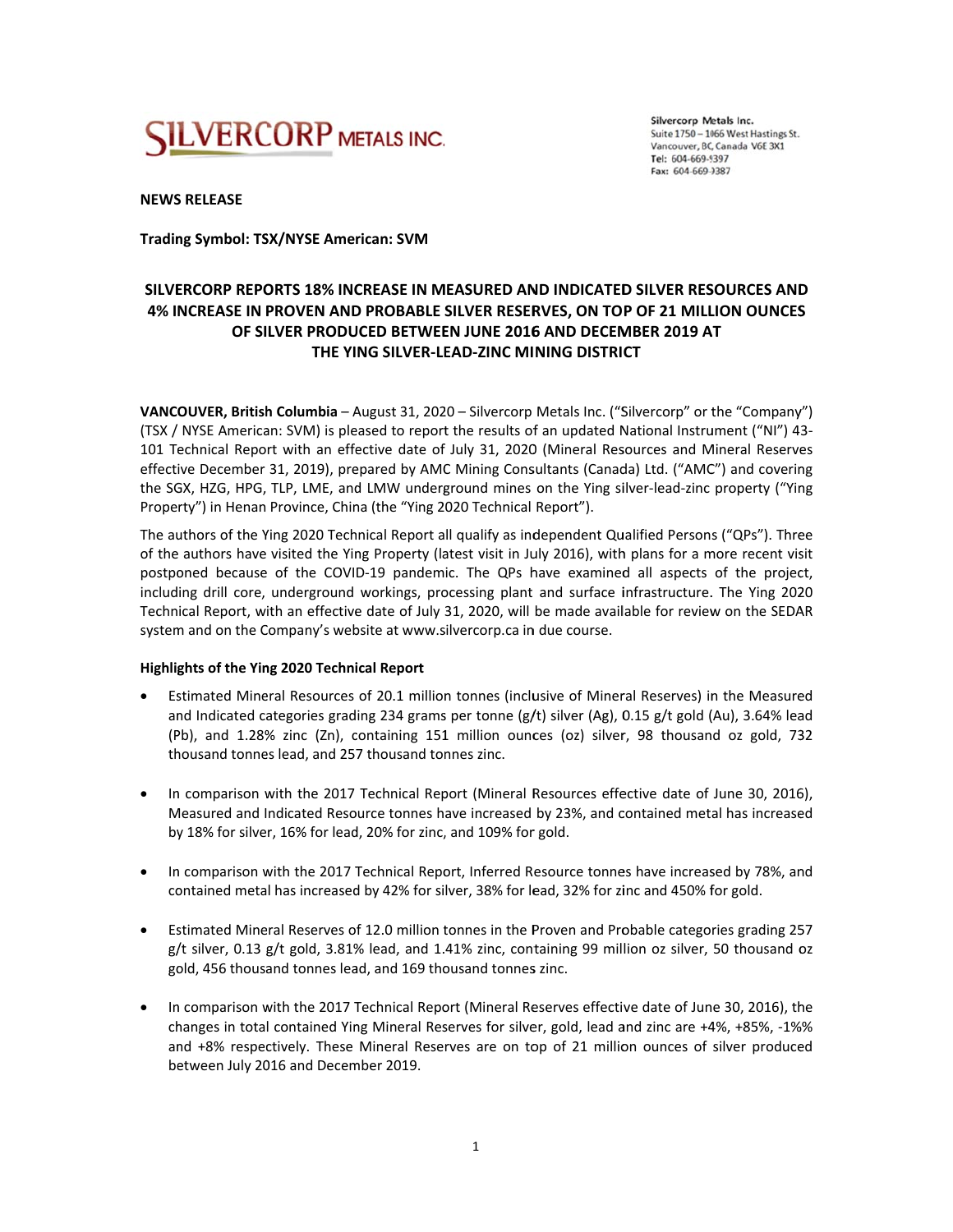- Based on Proven and Probable Mineral Reserves only, the Ying mine complex is a viable operation with a projected Life of Mine (LOM) through to 2040, assuming an average annual production rate of approximately 6 million ounces of silver between fiscal 2021 and 2027, 5 million ounces between 2028 and 2033, 4 million ounces between 2034 and 2036, and 2.5 million ounces between 2037 and 2040. There is also the potential to extend the LOM beyond 2040 via further exploration and development, particularly in areas with identified Inferred Resources.
- The results of the 2017‐2020 underground drilling program on the Ying Property show that most of the major mineralized vein structures are still open at depth and laterally.
- Based on the LOM production forecast and the metal price and other assumptions shown under 'Economic Analysis' below, a base‐case, pre‐tax NPV of US\$954M at a 5% discount rate is projected (US\$713M post‐tax). Over the LOM, 62% of the net revenue is projected to come from silver, 29% from lead, 6% from zinc, and 2% from gold.

#### **Mineral Resources**

 $\overline{a}$ 

The Mineral Resource estimates for the SGX, HPG, LMW, and LME deposits were carried out by independent Qualified Person, Rod Webster, MAusIMM, MAIG of AMC, who takes responsibility for these estimates.

The Mineral Resource estimates for the TLP, HZG and DCG deposits were carried out by independent Qualified Person, Simeon Robinson, P.Geo. of AMC, who takes responsibility for these estimates.

The December 2019 Mineral Resources were estimated using a block modelling approach and Datamine's™ dynamic anisotropy application<sup>1</sup>. Except for DCG, all grade estimation was completed using ordinary kriging. DCG was estimated using inverse distance squared.

Resource estimates were made for a total of 311 mineralized vein structures for the six active Ying mines, and for the DCG Project that also is located on the Ying Property.

Additional geological sections in the Ying 2020 Technical Report were prepared by independent Qualified Person Dr. Adrienne Ross, P.Geo. of AMC, who takes responsibility for those sections.

The Mineral Resources are reported above cut-offs after applying a minimum practical extraction width of 0.3 m. Diluted grades were estimated for blocks with mineralization widths less than 0.3 m by adding a waste envelope with zero grade. Cut-off grades are based on in situ values in silver equivalent (AgEq) terms in grams per tonne and incorporate mining, processing and shipping costs, and metallurgical recoveries and payable values, provided by Silvercorp for each mine and reviewed by the QPs. AgEq formulae by mine are shown in the footnotes of the table below.

The estimated Mineral Resources and metal content for the Ying Property as of December 31, 2019 are detailed in Table 1 below.

 $1$  Dynamic anisotropy re-orientates the search ellipsoid for each estimated block based on the local orientation of the mineralization.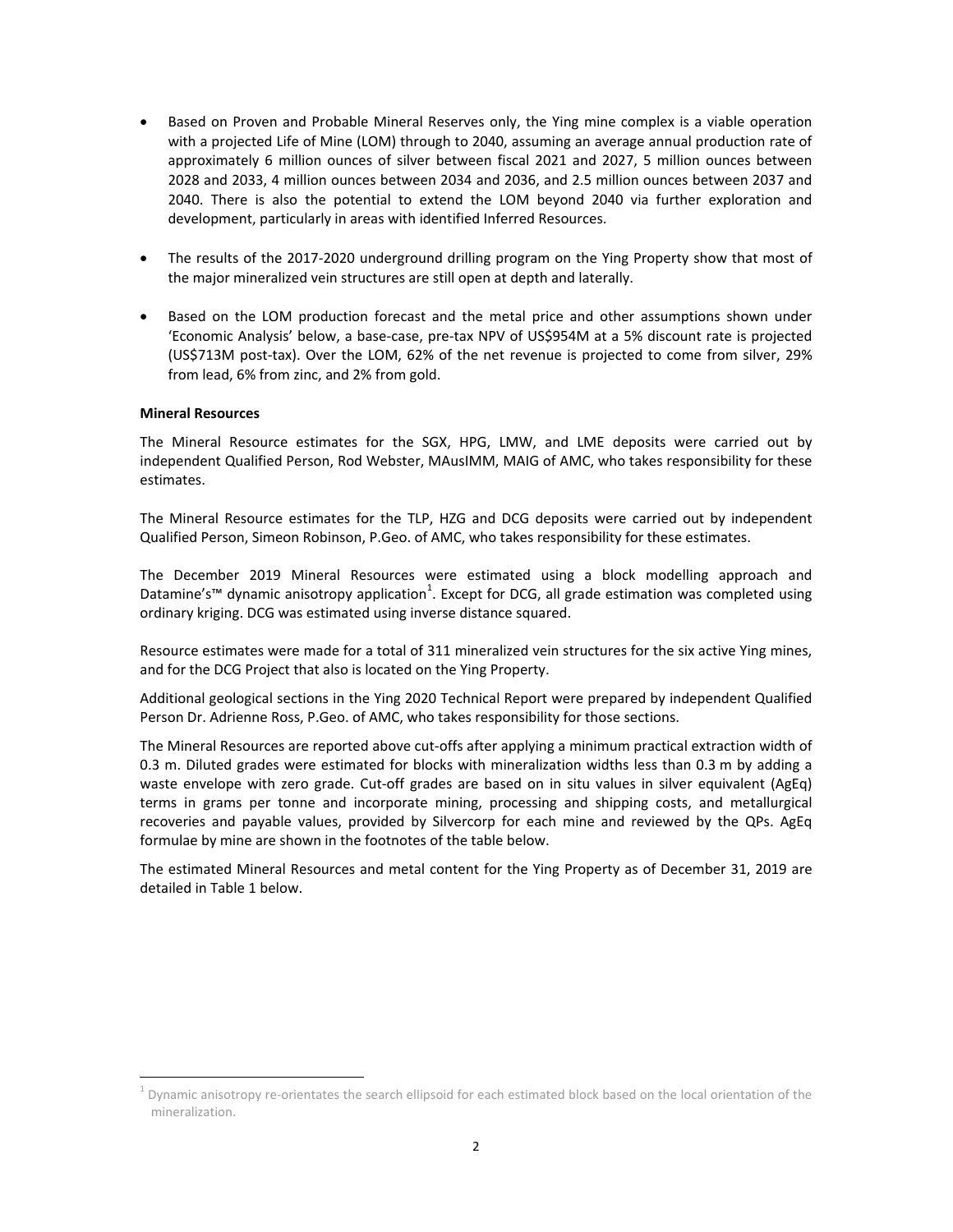| Mine       |                          | Tonnes (Mt) | Au $(q/t)$               | Ag $(g/t)$               | Pb (%)                   | Zn (%)                   | Metal contained in Mineral Resources |          |                          |         |
|------------|--------------------------|-------------|--------------------------|--------------------------|--------------------------|--------------------------|--------------------------------------|----------|--------------------------|---------|
|            | <b>Resource category</b> |             |                          |                          |                          |                          | Au (koz)                             | Ag (Moz) | Pb (kt)                  | Zn (kt) |
| <b>SGX</b> | Measured                 | 3.29        | ×.                       | 313                      | 6.19                     | 3.12                     |                                      | 33.08    | 203.6                    | 102.5   |
|            | Indicated                | 3.48        | ٠                        | 257                      | 5.04                     | 2.53                     | ÷,                                   | 28.77    | 175.5                    | 88.1    |
|            | Measured + Indicated     | 6.77        | ٠                        | 284                      | 5.60                     | 2.82                     | $\overline{\phantom{a}}$             | 61.86    | 379.1                    | 190.6   |
|            | Inferred                 | 4.33        |                          | 237                      | 4.84                     | 1.99                     |                                      | 33.00    | 209.8                    | 86.1    |
| <b>HZG</b> | Measured                 | 0.49        | ٠                        | 342                      | 1.09                     | 0.25                     | ٠                                    | 5.43     | 5.4                      | 1.2     |
|            | Indicated                | 0.60        | ä,                       | 274                      | 0.70                     | 0.15                     | ÷,                                   | 5.29     | 4.2                      | 0.9     |
|            | Measured + Indicated     | 1.09        |                          | 305                      | 0.87                     | 0.20                     |                                      | 10.72    | 9.5                      | 2.1     |
|            | Inferred                 | 0.97        | $\sim$                   | 250                      | 0.78                     | 0.18                     | $\overline{\phantom{a}}$             | 7.77     | 7.5                      | 1.7     |
| <b>HPG</b> | Measured                 | 0.88        | 1.17                     | 93                       | 3.74                     | 1.43                     | 33.3                                 | 2.64     | 33.1                     | 12.6    |
|            | Indicated                | 1.50        | 1.35                     | 67                       | 3.02                     | 1.30                     | 64.9                                 | 3.22     | 45.2                     | 19.5    |
|            | Measured + Indicated     | 2.38        | 1.28                     | 77                       | 3.29                     | 1.35                     | 98.2                                 | 5.87     | 78.3                     | 32.1    |
|            | Inferred                 | 3.20        | 2.05                     | 84                       | 2.65                     | 1.04                     | 211.2                                | 8.65     | 84.9                     | 33.2    |
| LME        | Measured                 | 0.49        | $\sim$                   | 348                      | 1.72                     | 0.38                     | $\overline{\phantom{a}}$             | 5.47     | 8.4                      | 1.8     |
|            | Indicated                | 1.18        | $\overline{\phantom{a}}$ | 282                      | 1.62                     | 0.44                     | $\overline{\phantom{a}}$             | 10.69    | 19.1                     | 5.1     |
|            | Measured + Indicated     | 1.67        |                          | 301                      | 1.65                     | 0.42                     |                                      | 16.16    | 27.5                     | 7.0     |
|            | Inferred                 | 1.79        | ٠                        | 222                      | 1.73                     | 0.39                     | ٠                                    | 12.75    | 30.9                     | 6.9     |
| LMW        | Measured                 | 0.74        | ä,                       | 330                      | 3.13                     | 0.28                     | ÷,                                   | 7.87     | 23.2                     | 2.1     |
|            | Indicated                | 1.97        |                          | 259                      | 2.33                     | 0.29                     |                                      | 16.41    | 45.9                     | 5.8     |
|            | Measured + Indicated     | 2.71        | ×.                       | 278                      | 2.55                     | 0.29                     | ٠                                    | 24.29    | 69.1                     | 7.9     |
|            | Inferred                 | 2.41        | ٠                        | 248                      | 2.85                     | 0.39                     |                                      | 19.22    | 68.6                     | 9.5     |
| TLP        | Measured                 | 2.51        | ٠                        | 208                      | 3.44                     | 0.33                     | ÷                                    | 16.79    | 86.5                     | 8.3     |
|            | Indicated                | 2.92        |                          | 165                      | 2.74                     | 0.32                     |                                      | 15.48    | 79.9                     | 9.2     |
|            | Measured + Indicated     | 5.43        | $\overline{\phantom{a}}$ | 185                      | 3.06                     | 0.32                     | ÷,                                   | 32.27    | 166.4                    | 17.5    |
|            | Inferred                 | 5.48        | ä,                       | 157                      | 2.64                     | 0.25                     | ÷,                                   | 27.70    | 144.7                    | 13.7    |
| <b>DCG</b> | Measured                 | $\sim$      | ٠                        | $\overline{\phantom{a}}$ | $\overline{\phantom{a}}$ | $\overline{\phantom{a}}$ |                                      | $\sim$   | $\overline{\phantom{a}}$ | $\sim$  |
|            | Indicated                | 0.06        | 0.09                     | 59                       | 3.78                     | 0.15                     | 0.2                                  | 0.12     | 2.3                      | 0.1     |
|            | Measured + Indicated     | 0.06        | 0.09                     | 59                       | 3.78                     | 0.15                     | 0.2                                  | 0.12     | 2.3                      | 0.1     |
|            | Inferred                 | 0.40        | 0.24                     | 61                       | 4.69                     | 0.15                     | 3.2                                  | 0.79     | 18.9                     | 0.6     |
| Total      | Measured                 | 8.41        | 0.12                     | 264                      | 4.28                     | 1.53                     | 33.3                                 | 71.29    | 360.2                    | 128.6   |
|            | Indicated                | 11.71       | 0.17                     | 212                      | 3.18                     | 1.10                     | 65.1                                 | 79.98    | 372.1                    | 128.7   |
|            | Measured + Indicated     | 20.12       | 0.15                     | 234                      | 3.64                     | 1.28                     | 98.4                                 | 151.26   | 732.3                    | 257.3   |
|            | Inferred                 | 18.58       | 0.36                     | 184                      | 3.04                     | 0.82                     | 214.4                                | 109.87   | 565.3                    | 151.8   |

## **Table 1. Ying Mining District ‐ Mineral Resources and metal content for silver, lead, zinc, and gold as of December 31, 2019** (Inclusive of Mineral Reserves)

Notes:

Measured and Indicated Mineral Resources are inclusive of Mineral Resources from which Mineral Reserves are estimated.

Metal prices: gold US\$1250/troy oz, silver US\$18/troy oz, lead US\$0.95/lb, zinc US\$1.10/lb.

- Exchange rate: RMB 6.90 : US\$1.00.
- Mineral Resource reported 5 m below surface
- Veins factored to minimum extraction width of 0.3 m after estimation.
- · Cut-off grades: SGX 145 g/t AgEq; HZG 130 g/t AgEq; HPG 140 g/t AgEq; LME 120 g/t AgEq; LMW 155 g/t AgEq; TLP 130 g/t AgEq; DCG 135 g/t AgEq.
- Silver equivalent formulas by mine:
	- SGX=35.63\*Pb%+22.45\*Zn%+Ag g/t
	- HZG=34.6\*Pb%+Ag g/t
	- HPG=36.84\*Pb%+23.61\*Zn%+62.87\*Au g/t + Ag g/t
	- LME=34.17\*Pb%+11.92\*Zn%+Ag g/t
	- $-$  TLP=34.19\*Pb%+Ag g/t
	- LMW=35.06\*Pb%+Ag g/t
	- DCG=36.84\*Pb% + 23.61\*Zn + 62.87\*Au g/t + Ag g/t
- Exclusive of mine production to December 31, 2019.
- Rounding of some figures may lead to minor discrepancies in totals.

### A comparison of Mineral Resource estimates between June 30, 2016 and December 31, 2019 indicates the following:

• Measured and Indicated tonnes have increased by 23% overall, while the Inferred tonnes have increased by 78%.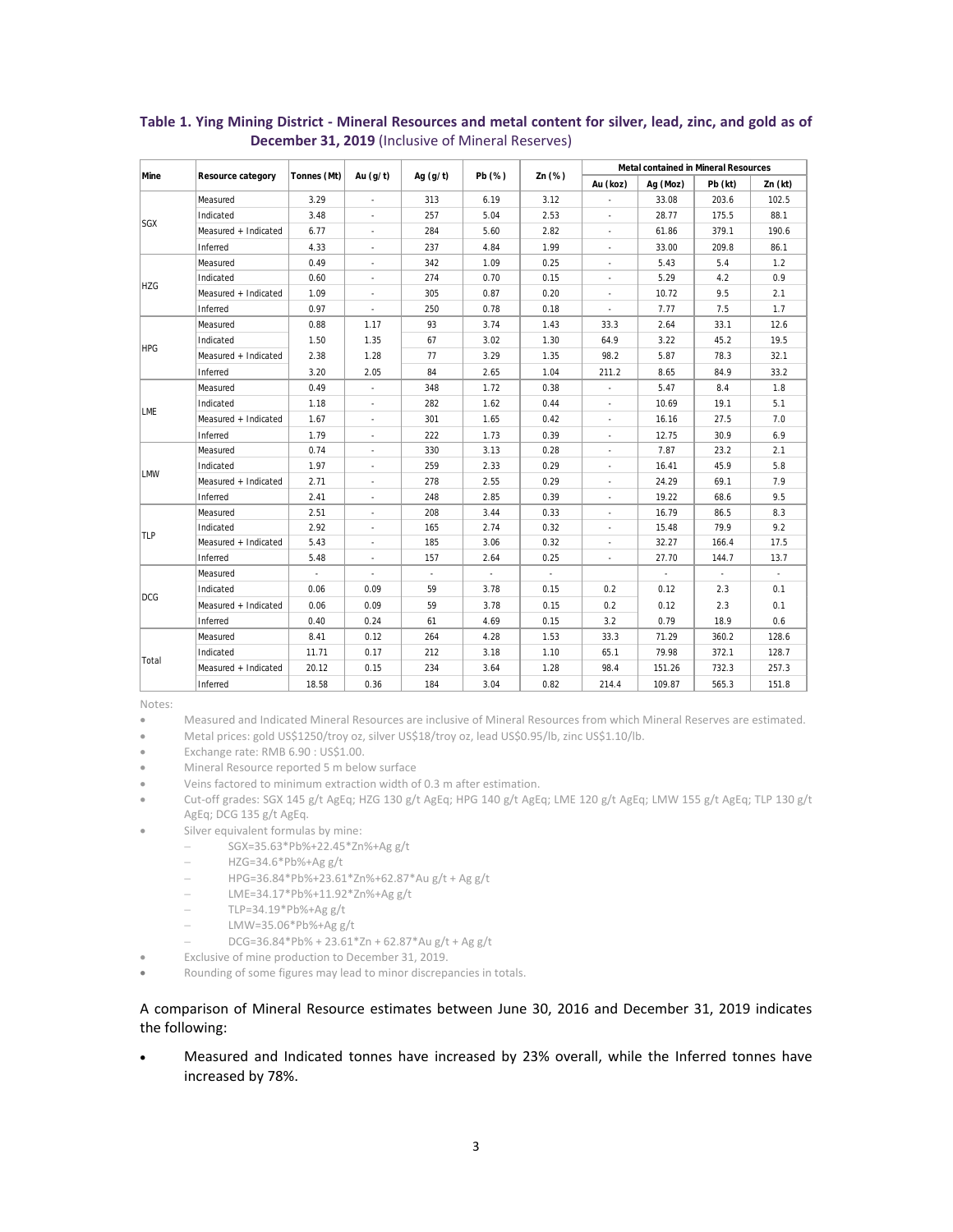- Measured and Indicated grades have decreased overall by between ‐2% and ‐6%. Inferred grades decreased between ‐20% and ‐26% overall (both comparisons excluding gold as it is a very minor contributor).
- The net result in the Measured and Indicated categories has been an increase in the contained silver of 18% and an increase in the contained lead of 16%. The increase in zinc content was 20%.
- The net result in the Inferred category has been an increase in the contained silver of 42% and a significant increase in both the contained lead and zinc, with increases of 38% and 32% respectively.

Reasons for the differences in grade, tonnes, and contained metal include Mineral Resource additions and conversion to higher categories arising from drilling and level development, different cut‐off grades and depletion due to mining. Additional channel and drillhole samples also became available between the two estimates to extend the Mineral Resources along-strike and down-dip, and allowed changed interpretation of the veins, given the greater degree of geological understanding.

#### **Mineral Reserves**

The Mineral Reserve estimation is based on the assumption that current stoping practices will continue to be predominant at the Ying Property, namely cut and fill resuing and shrinkage stoping, using hand‐held drills and hand‐mucking within stopes, and loading to mine cars by rocker‐shovel or by hand. The largely sub-vertical veins, generally competent ground, reasonably regular vein width, and hand-mining techniques using short rounds, allows a significant degree of selectivity and control in the stoping process. Minimum mining widths of 0.5 m for resuing and 1.0 m for shrinkage are assumed. The QP has observed the mining methods at the Ying property and considers the minimum extraction and mining width assumptions to be reasonable. Minimum dilution assumptions are 0.10 m of total overbreak for a resuing cut and 0.2 m of total overbreak for a shrinkage stope.

Mining dilution and recovery factors vary somewhat from mine to mine and with mining method. Average Ying dilution factors have been estimated as 15% for resuing and 18% for shrinkage, while assumed mining recovery factors are 95% for resuing stopes and 92% for shrinkage stopes.

For the total tonnage estimated as Ying Mineral Reserves, 49.7% is associated with resuing and 50.3% with shrinkage.

The estimated Mineral Reserves and metal content for the Ying Property as of December 31, 2019 are detailed in Table 2 below.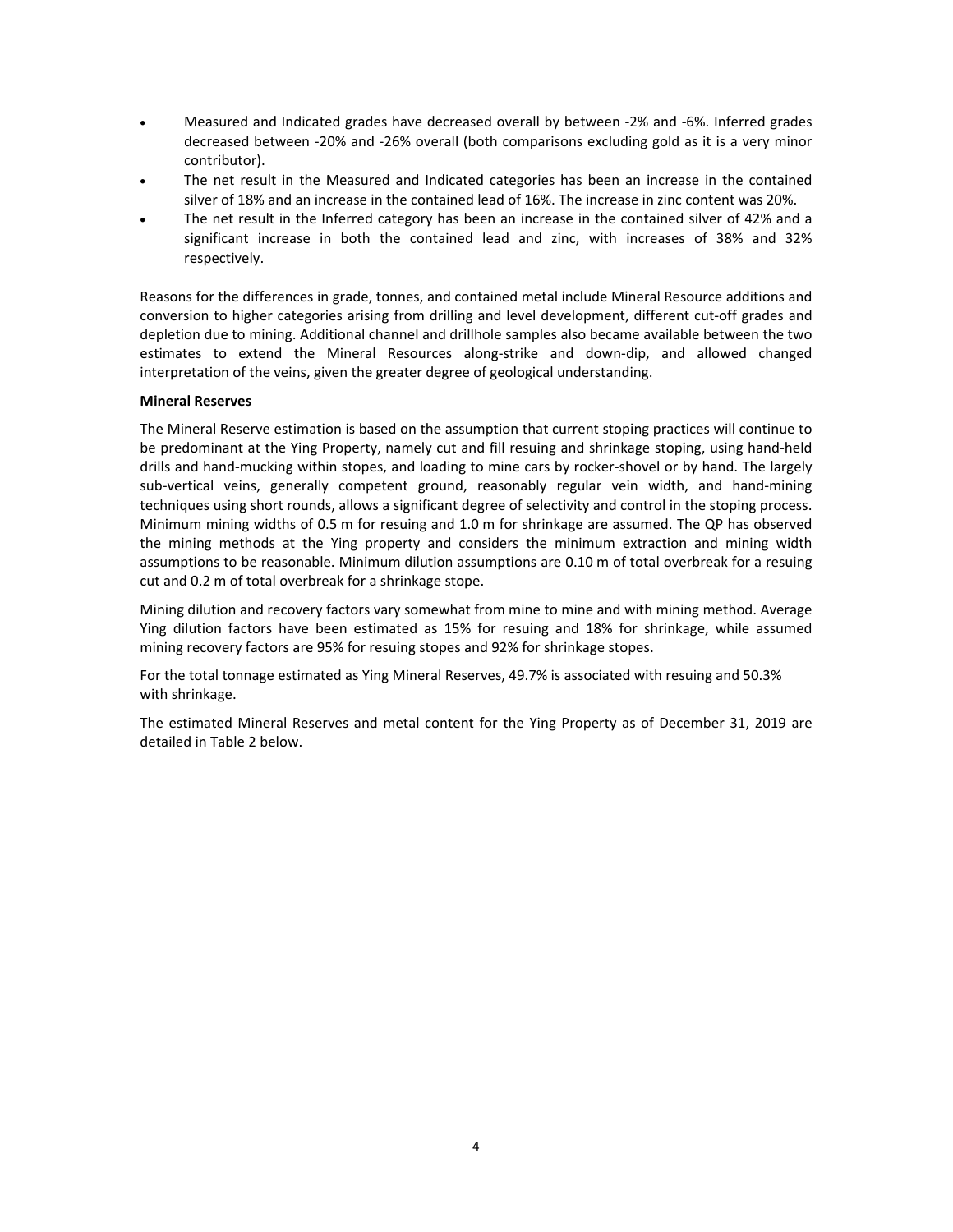| <b>Mine</b>                        | <b>Reserve</b><br>Category | Mt    | Au $(g/t)$ | Ag $(g/t)$ | Pb(% ) | Zn $(\%)$ | <b>Metal Contained in Mineral Reserves</b> |          |         |         |
|------------------------------------|----------------------------|-------|------------|------------|--------|-----------|--------------------------------------------|----------|---------|---------|
|                                    |                            |       |            |            |        |           | Au (koz)                                   | Ag (Moz) | Pb (kt) | Zn (kt) |
| <b>SGX</b>                         | Proven                     | 2.48  |            | 298        | 5.86   | 2.80      |                                            | 23.73    | 145.2   | 69.4    |
|                                    | Probable                   | 2.71  |            | 259        | 5.05   | 2.35      |                                            | 22.57    | 137.0   | 63.9    |
| Total Proven & Probable            |                            | 5.19  |            | 277        | 5.43   | 2.57      |                                            | 46.30    | 282.1   | 133.3   |
| <b>HZG</b>                         | Proven                     | 0.30  |            | 356        | 0.98   | 0.24      |                                            | 3.42     | 2.9     | 0.7     |
|                                    | Probable                   | 0.32  |            | 306        | 0.66   | 0.12      |                                            | 3.13     | 2.1     | 0.4     |
| <b>Total Proven &amp; Probable</b> |                            | 0.62  |            | 330        | 0.82   | 0.18      |                                            | 6.54     | 5.0     | 1.1     |
| <b>HPG</b>                         | Proven                     | 0.48  | 1.05       | 88         | 3.66   | 1.52      | 16                                         | 1.34     | 17.4    | 7.2     |
|                                    | Probable                   | 0.76  | 1.38       | 62         | 3.07   | 1.37      | 34                                         | 1.53     | 23.4    | 10.5    |
| <b>Total Proven &amp; Probable</b> |                            | 1.24  | 1.25       | 72         | 3.29   | 1.43      | 50                                         | 2.88     | 40.8    | 17.7    |
| <b>LME</b>                         | Proven                     | 0.36  |            | 352        | 1.65   | 0.37      |                                            | 4.05     | 5.9     | 1.3     |
|                                    | Probable                   | 0.89  |            | 287        | 1.57   | 0.40      |                                            | 8.18     | 13.9    | 3.5     |
| Total Proven & Probable            |                            | 1.24  |            | 306        | 1.59   | 0.39      |                                            | 12.23    | 19.8    | 4.8     |
| <b>TLP</b>                         | Proven                     | 1.25  |            | 241        | 3.47   | 0.34      |                                            | 9.71     | 43.5    | 4.2     |
|                                    | Probable                   | 1.10  |            | 216        | 2.60   | 0.32      |                                            | 7.62     | 28.5    | 3.5     |
| Total Proven & Probable            |                            | 2.35  |            | 230        | 3.07   | 0.33      |                                            | 17.34    | 72.0    | 7.7     |
| <b>LMW</b>                         | Proven                     | 0.42  |            | 347        | 3.30   | 0.28      |                                            | 4.73     | 14.0    | 1.2     |
|                                    | Probable                   | 0.93  |            | 303        | 2.44   | 0.30      |                                            | 9.00     | 22.6    | 2.8     |
| <b>Total Proven &amp; Probable</b> |                            | 1.35  |            | 317        | 2.71   | 0.29      |                                            | 13.73    | 36.6    | 4.0     |
| <b>Ying Mine</b>                   | Proven                     | 5.29  | 0.09       | 276        | 4.33   | 1.59      | 16                                         | 46.99    | 228.9   | 84.0    |
|                                    | Probable                   | 6.70  | 0.16       | 241        | 3.39   | 1.26      | 34                                         | 52.02    | 227.5   | 84.5    |
| Total Proven & Probable            |                            | 11.99 | 0.13       | 257        | 3.81   | 1.41      | 50                                         | 99.01    | 456.4   | 168.6   |

**Table 2 Ying Property Mineral Reserve estimates and metal content at December 31, 2019** 

Notes to Mineral Reserve Statement:

● Cut-off grades (Ag/Eq g/t): SGX - 235 Resuing, 205 Shrinkage; HZG - 240 Resuing, 210 Shrinkage; HPG - 235 Resuing, 210 Shrinkage; LME ‐210 Resuing, 180 Shrinkage; TLP ‐ 240 Resuing, 215 Shrinkage; LMW ‐260 Resuing, 235 Shrinkage.

· Stope Marginal cut-off grades (AgEq g/t): SGX - 215 Resuing, 180 Shrinkage; HZG - 220 Resuing, 195 Shrinkage; HPG - 215 Resuing, 190 Shrinkage; LME – 180 Resuing, 150 Shrinkage; TLP ‐ 220 Resuing, 195 Shrinkage; LMW ‐230 Resuing, 205 Shrinkage.

Development Ore cut‐off grades (AgEq g/t): SGX – 145; HZG – 150; HPG – 145; LME ‐ 120; TLP ‐ 150; LMW ‐ 165.

Unplanned dilution (zero grade) assumed as 0.05m on each wall of a resuing stope and 0.10m on each wall of a shrinkage stope.

Mining recovery factors assumed as 95% for resuing and 92% for shrinkage.

Metal prices: gold US\$1,250/troy oz, silver US\$18/troy oz, lead US\$0.95/lb, zinc US\$1.10/lb.

 Processing recovery factors: SGX – 96.5% Ag, 97.8% Pb, 64.2% Zn; HZG – 96.8% Ag, 95.2% Pb; HPG – 90.7% Au, 90.2% Ag, 94.4% Pb, 63.1% Zn; LME – 96.9% Ag, 94.1% Pb, 34.2% Zn; TLP – 93.4% Ag, 90.7% Pb; LMW – 96.6% Ag, 96.3% Pb;

 $\bullet$  Payables: Au - 81%; Ag - 90.0%; Pb - 87.5%; Zn - 72.5%.

Exclusive of mine production to December 31, 2019.

Exchange rate assumed is RMB 6.90 : US\$1.00.

Rounding of some figures may lead to minor discrepancies in totals.

The sensitivity of the Ying Mineral Reserves to variation in cut-off grade (COG) has been tested by applying a 20% increase in COG to Mineral Reserves at each of the Ying mines. The lowest sensitivities are seen at SGX and LME with, for the entire Ying Property, an approximate 8.8% reduction in AgEq ounces for a 20% COG increase, demonstrating relatively low overall COG sensitivity.

Total Ying Mineral Reserve tonnes are approximately 60% of Mineral Resource (Measured plus Indicated) tonnes. Silver, lead, and zinc Mineral Reserve grades are 110%, 105% and 110% respectively of the corresponding Measured plus Indicated Mineral Resource grades. Metal conversion percentages for silver, lead, and zinc are 65%, 62%, and 66% respectively.

Some significant aspects of a comparison of Mineral Reserve estimates between June 30, 2016 (previous Technical Report) and December 31, 2019 (Ying 2020 Technical Report) are the following:

3% decrease in total (Proven + Probable) Ying Mineral Reserve tonnes.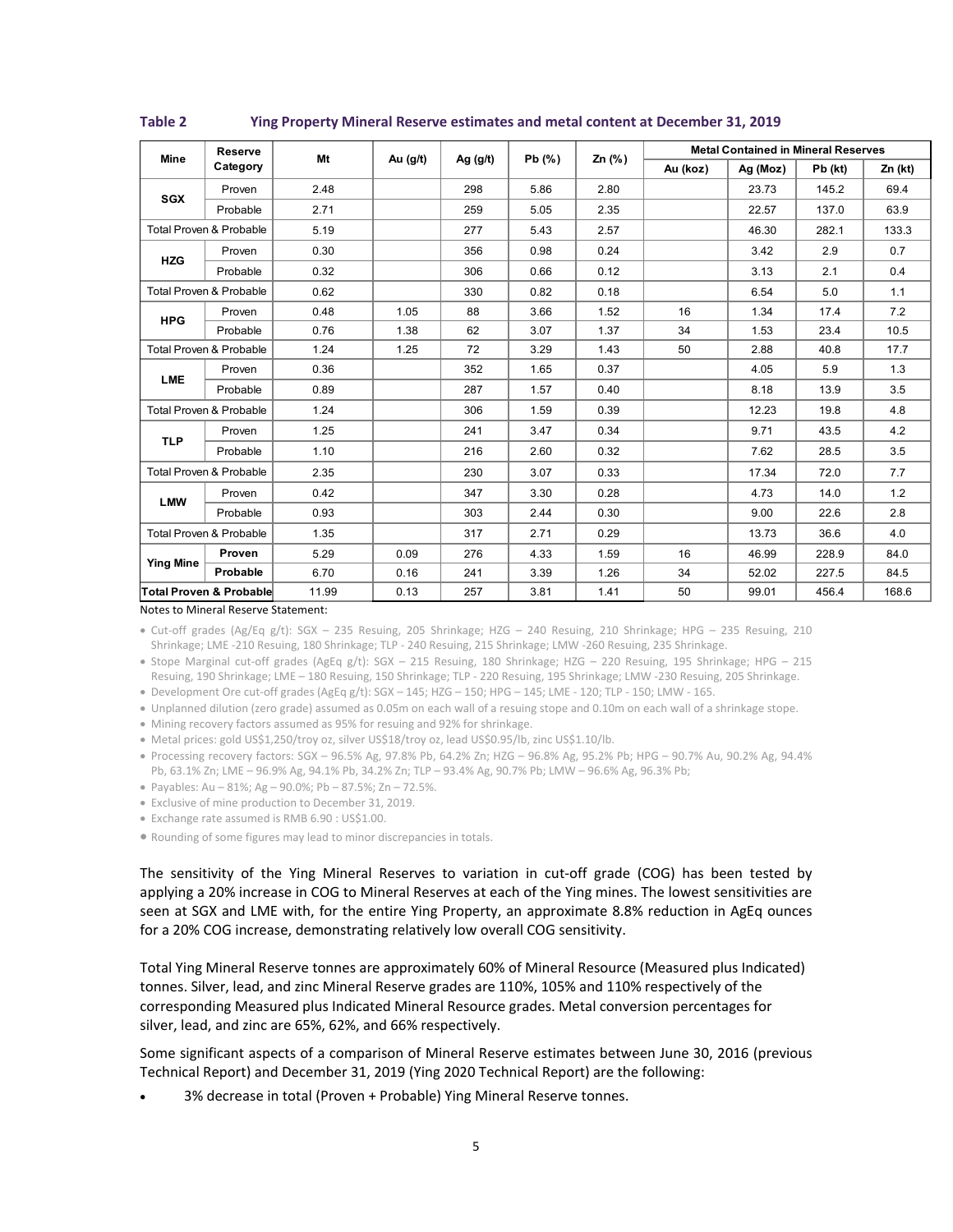- Increase in total Ying Mineral Reserve silver, lead, and zinc grades of 7%, 2%, and 11% respectively.
- Increase in total Ying Mineral Reserve metal content for silver and zinc of 4% and 8% respectively; 1% decrease in total lead content.
- SGX continues being the leading contributor to the total Ying Mineral Reserves, accounting for 43% of tonnes, 47% of silver, 62% of lead, and 79% of zinc, compared to respective values of 45%, 48%, 60%, and 83% in 2016.
- 63% increase in total Mineral Reserve tonnes at HPG, with corresponding increases in silver, lead and zinc content of 23%, 50% and 103% respectively. Gold Mineral Reserves also increased from 27 koz to 50 koz at HPG.
- 31% increase in total Mineral Reserve tonnes at LME, with corresponding increases in silver, lead and zinc content of 35%, 5% and 20% respectively.
- 34% decrease in total Mineral Reserve tonnes at LMW, with corresponding decreases in silver, lead and zinc content of 17%, 35% and 31% respectively.
- 4% increase in total Mineral Reserve tonnes at HZG, with corresponding increases in silver and zinc content of 12% and 10% respectively; 2% decrease in total lead content.
- 5% decrease in total Mineral Reserve tonnes at TLP, but with increases in both silver and zinc content of 11%; 7% decrease in total lead content.

The Ying mine complex is a viable operation with a projected LOM through to 2040 based on only Proven and Probable Mineral Reserves and assuming an average annual production rate of approximately 6 million ounces of silver between fiscal 2021 and 2027, 5 million ounces between 2028 and 2033, 4 million ounces between 2034 and 2036, and 2.5 million ounces between 2037 and 2040. The potential exists for an extended LOM via further exploration and development, particularly in areas with identified Inferred Resources.

### **Economic Analysis**

Although Ying is a producing property and therefore does not require an economic analysis for the purposes of the Ying 2020 Technical Report, the Qualified Persons considered it reasonable to undertake a summary‐level analysis to illustrate the potential economic impact relative to the latest Mineral Reserve estimations and to the associated production schedules.

The following metal prices and exchange rate were used for the economic analysis: gold - US\$1,400/oz, silver ‐ US\$20/oz, lead ‐ US\$0.95/lb, zinc ‐ US\$1.10/lb; exchange rate ‐ 1US\$ = 6.9RMB. Average costs used were: mining - \$61.34/t; milling - \$10.23/t: shipping - \$3.92/t; Mineral Resources tax - \$6.86/t; G&A -\$8.30/t: government fees and other taxes - \$2.78/t; sustaining and growth capital - \$16.95/t.

Based on the LOM production forecast through to 2040 and the metal price and other assumptions shown above, a base case pre-tax NPV of US\$954M at 5% discount rate is projected (US\$713M post-tax). Over the LOM, 62% of the net revenue is projected to come from silver, 29% from lead, 6% from zinc, and 2% from gold.

### **Qualified Persons**

H. Smith, P.Eng., A. Ross, P.Geo. and S. Robinson, P.Geo. of AMC Mining Consultants (Canada) Ltd.; R. Webster, MAusIMM, MAIG and R. Chesher, FAusIMM of AMC Consultants Pty Ltd.; and A. Riles, MAusIMM, MAIG of Riles Integrated Resource Management Pty Ltd are Qualified Persons as defined by National Instrument 43‐101. The Qualified Persons have reviewed and consented to this press release and believe it fairly and accurately represents the information in the Technical Report that supports the disclosure.

### **About Silvercorp**

Silvercorp is a profitable Canadian mining company producing silver, lead and zinc metals in concentrates from mines in China. The Company's goal is to continuously create healthy returns to shareholders through efficient management, organic growth and the acquisition of profitable projects. Silvercorp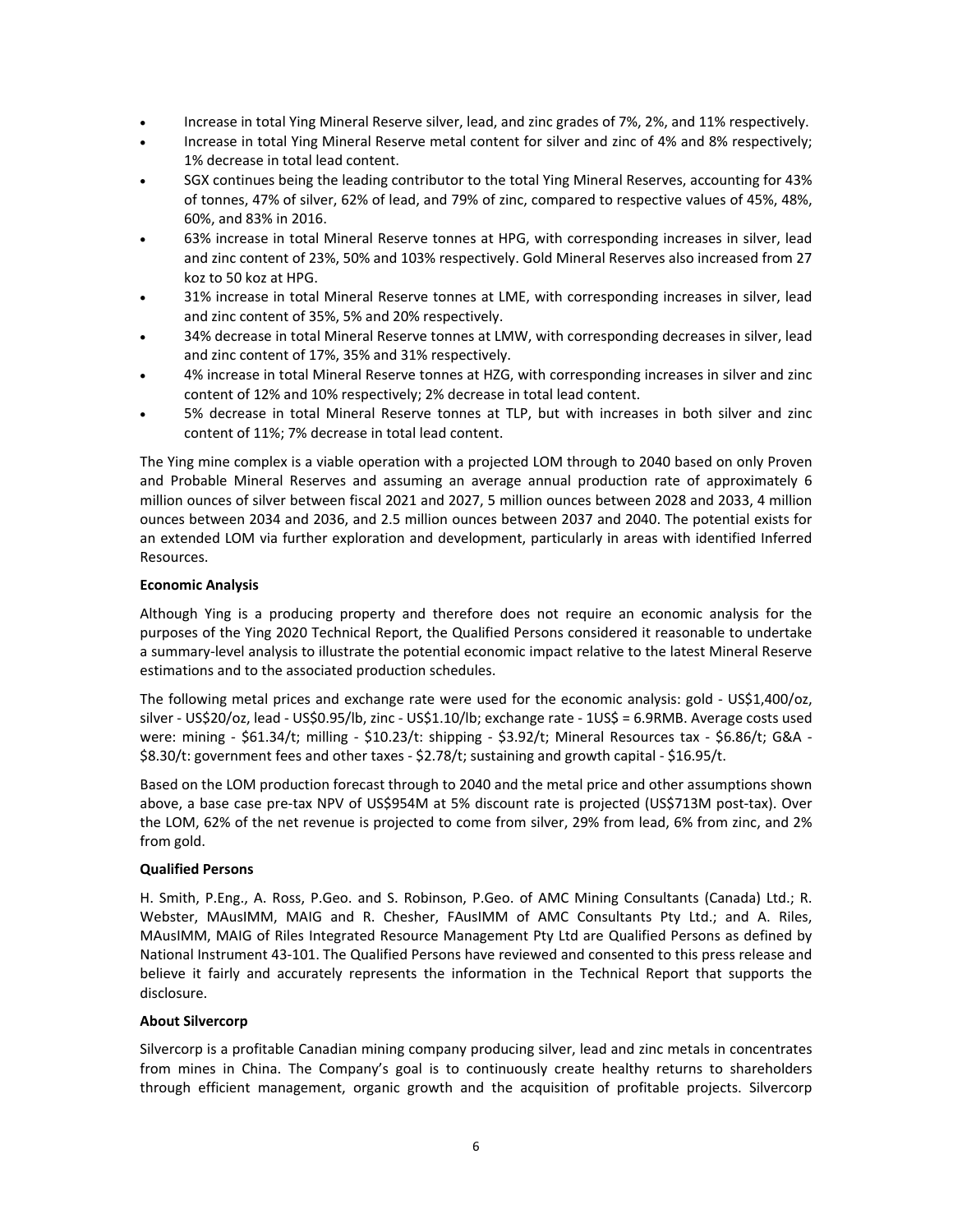balances profitability, social and environmental relationships, employees' wellbeing, and sustainable development. For more information, please visit our website at www.silvercorp.ca.

#### **For further information**

Silvercorp Metals Inc. Lon Shaver Vice President Phone: (604) 669‐9397 Toll Free 1(888) 224‐1881 Email: investor@silvercorp.ca Website: www.silvercorp.ca

#### *CAUTIONARY DISCLAIMER ‐ FORWARD‐LOOKING STATEMENTS*

Certain of the statements and information in this news release constitute "forward-looking statements" within the *meaning of the United States Private Securities Litigation Reform Act of 1995 and "forward‐looking information" within the meaning of applicable Canadian provincial securities laws (collectively, "forward‐looking statements"). Any statements or information that express or involve discussions with respect to predictions, expectations, beliefs, plans, projections, objectives, assumptions or future events or performance (often, but not always, using words or phrases such as "expects", "is expected", "anticipates", "believes", "plans", "projects", "estimates", "assumes", "intends", "strategies", "targets", "goals", "forecasts", "objectives", "budgets", "schedules", "potential" or variations thereof or stating that certain actions, events or results "may", "could", "would", "might" or "will" be taken, occur or be achieved, or the negative of any of these terms and similar expressions) are not statements of historical fact and may be forward‐looking statements. Forward‐looking statements relate to, among other things: the price of silver and other metals; foreign exchange rates; the accuracy of mineral resource and mineral reserve estimates at the Company's material properties; the sufficiency of the Company's capital to finance the Company's operations; estimates of revenues, operation costs, capital expenditures, mine plan, and estimated production from the*  Company's mines in the Ying Mining District; timing of receipt of permits and regulatory approvals; availability of *funds from production to finance the Company's operations; and access to and availability of funding for future construction, use of proceeds from any financing and development of the Company's properties.* 

*Forward‐looking statements are subject to a variety of known and unknown risks, uncertainties and other factors that could cause actual events or results to differ from those reflected in the forward‐looking statements, including, without limitation, risks relating to: global economic and social impact of COVID‐19; fluctuating commodity prices; calculation of resources, reserves and mineralization and precious and base metal recovery; interpretations and assumptions of mineral resource and mineral reserve estimates; exploration and development programs; feasibility and engineering reports; permits and licences; title to properties; property interests; joint venture partners; acquisition of commercially mineable mineral rights; financing; recent market events and conditions; economic factors affecting the Company; timing, estimated amount, capital and operating expenditures and economic returns of future production; integration of future acquisitions into the Company's existing operations; competition; operations and political conditions; regulatory environment in China and Canada; environmental risks; foreign exchange rate fluctuations; insurance; risks and hazards of mining operations; key personnel; conflicts of interest; dependence on management; internal control over financial reporting; and bringing actions and enforcing judgments under U.S. securities laws.* 

*This list is not exhaustive of the factors that may affect any of the Company's forward‐looking statements. Forward‐ looking statements are statements about the future and are inherently uncertain, and actual achievements of the Company or other future events or conditions may differ materially from those reflected in the forward‐looking statements due to a variety of risks, uncertainties and other factors, including, without limitation, those referred to in the Company's Annual Information Form under the heading "Risk Factors". Although the Company has attempted to identify important factors that could cause actual results to differ materially, there may be other factors that cause results not to be as anticipated, estimated, described or intended. Accordingly, readers should not place undue reliance on forward‐looking statements.* 

*The Company's forward‐looking statements are based on the assumptions, beliefs, expectations and opinions of management as of the date of this news release, and other than as required by applicable securities laws, the Company does not assume any obligation to update forward‐looking statements if circumstances or management's assumptions, beliefs, expectations or opinions should change, or changes in any other events affecting such statements. For the reasons set forth above, investors should not place undue reliance on forward‐looking statements.*